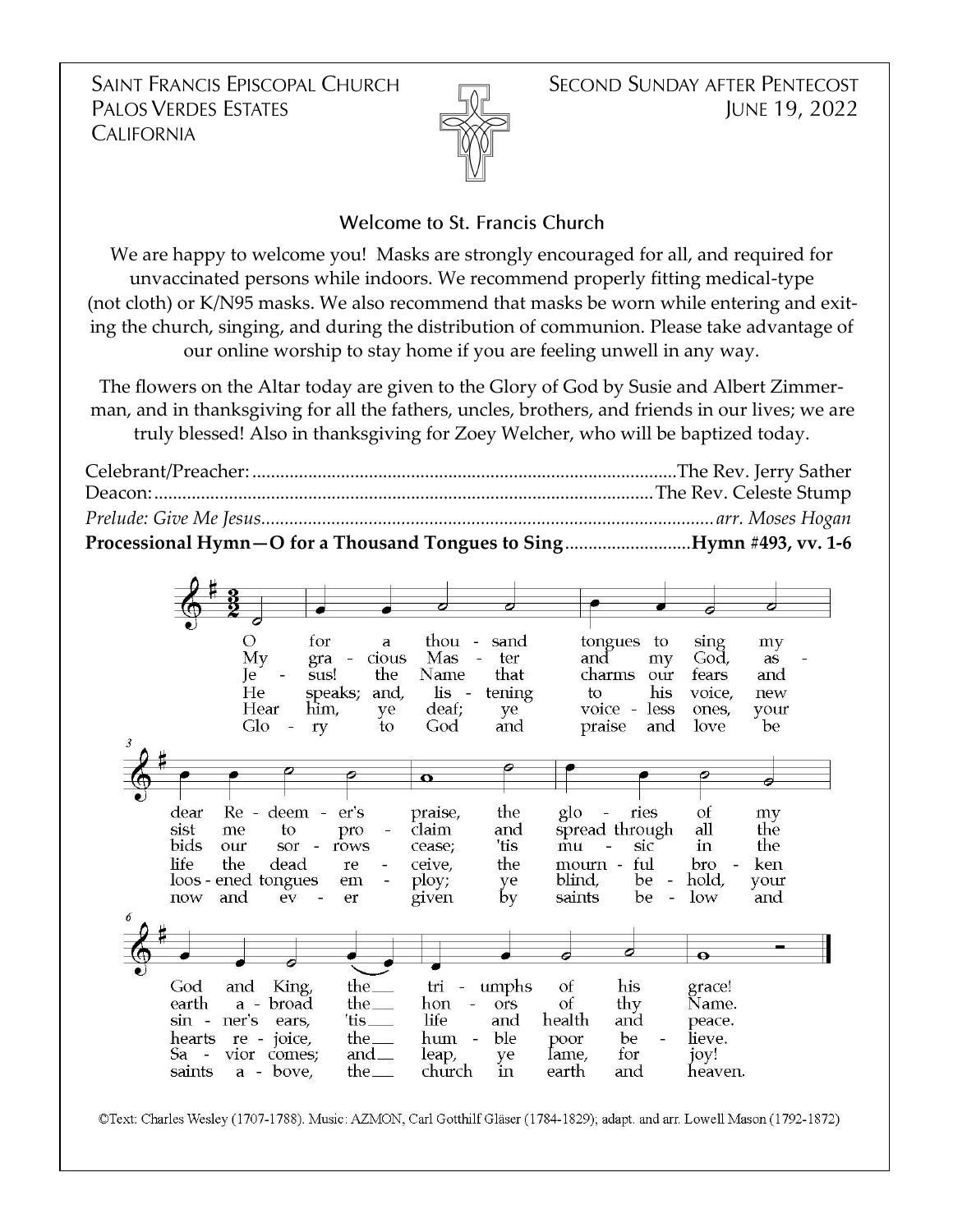| (this and all similar page refs. refer to Book of Common Prayer-the red book in the pew rack in front of you) |                                                  |
|---------------------------------------------------------------------------------------------------------------|--------------------------------------------------|
|                                                                                                               |                                                  |
| I was ready to be sought out by those who did not ask,                                                        | See, it is written before me:                    |
| to be found by those who did not seek me.                                                                     | I will not keep silent, but I will repay;        |
| I said, "Here I am, here I am,"                                                                               | I will indeed repay into their laps              |
| to a nation that did not call on my name.                                                                     | their iniquities and their ancestors' iniquities |
| I held out my hands all day long to a rebellious                                                              | together,                                        |
| people,                                                                                                       | says the LORD;                                   |
| who walk in a way that is not good,                                                                           | because they offered incense on the mountains    |
| following their own devices;                                                                                  | and reviled me on the hills,                     |
| a people who provoke me                                                                                       | I will measure into their laps                   |
| to my face continually,                                                                                       | full payment for their actions.                  |
| sacrificing in gardens                                                                                        | Thus says the LORD:                              |
| and offering incense on bricks;                                                                               | As the wine is found in the cluster,             |
| who sit inside tombs,                                                                                         | and they say, "Do not destroy it,                |
| and spend the night in secret places;                                                                         | for there is a blessing in it,"                  |
| who eat swine's flesh,                                                                                        | so I will do for my servants' sake,              |
| with broth of abominable things in their vessels;                                                             | and not destroy them all.                        |
| who say, "Keep to yourself,                                                                                   | I will bring forth descendants from Jacob,       |
| do not come near me, for I am too holy for you."                                                              | and from Judah inheritors of my mountains;       |
| These are a smoke in my nostrils,                                                                             | my chosen shall inherit it,                      |
| a fire that burns all day long.                                                                               | and my servants shall settle there.              |

The Response: Psalm 22:18-27, *Deus, Deus meus* ..................................................................... p. 611 The Second Lesson....................................................................................................Galatians 3:23-29 Now before faith came, we were imprisoned and guarded under the law until faith would be revealed. Therefore the law was our disciplinarian until Christ came, so that we might be justified by faith. But now that faith has come, we are no longer subject to a disciplinarian, for in Christ Jesus you are all children of God through faith. As many of you as were baptized into Christ have clothed yourselves with Christ. There is no longer Jew or Greek, there is no longer slave or free, there is no longer male and female; for all of you are one in Christ Jesus. And if you belong to

Christ, then you are Abraham's offspring, heirs according to the promise.

The Holy Gospel ...............................................................................................................Luke 8:26-39 Jesus and his disciples arrived at the country of the Gerasenes, which is opposite Galilee. As he stepped out on land, a man of the city who had demons met him. For a long time he had worn no clothes, and he did not live in a house but in the tombs. When he saw Jesus, he fell down before him and shouted at the top of his voice, "What have you to do with me, Jesus, Son of the Most High God? I beg you, do not torment me" -- for Jesus had commanded the unclean spirit to come out of the man. (For many times it had seized him; he was kept under guard and bound with chains and shackles, but he would break the bonds and be driven by the demon into the wilds.) Jesus then asked him, "What is your name?" He said, "Legion"; for many demons had entered him. They begged him not to order them to go back into the abyss.

Now there on the hillside a large herd of swine was feeding; and the demons begged Jesus to let them enter these. So he gave them permission. Then the demons came out of the man and entered the swine, and the herd rushed down the steep bank into the lake and was drowned.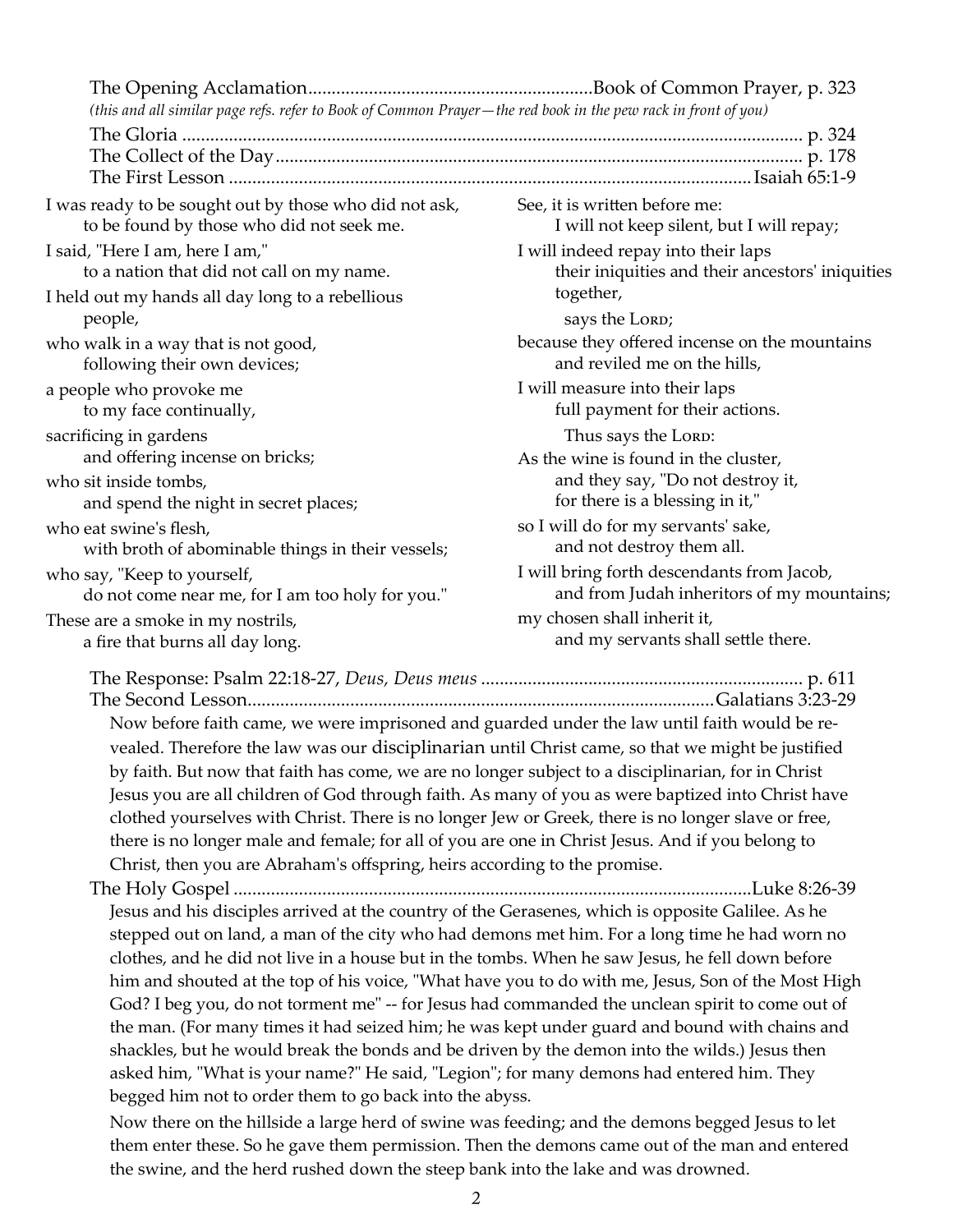When the swineherds saw what had happened, they ran off and told it in the city and in the country. Then people came out to see what had happened, and when they came to Jesus, they found the man from whom the demons had gone sitting at the feet of Jesus, clothed and in his right mind. And they were afraid. Those who had seen it told them how the one who had been possessed by demons had been healed. Then all the people of the surrounding country of the Gerasenes asked Jesus to leave them; for they were seized with great fear. So he got into the boat and returned. The man from whom the demons had gone begged that he might be with him; but Jesus sent him away, saying, "Return to your home, and declare how much God has done for you." So he went away, proclaiming throughout the city how much Jesus had done for him.

| <b>Welcome and Announcements</b>                                                                                                                                                                                                                                                                                                                              |  |
|---------------------------------------------------------------------------------------------------------------------------------------------------------------------------------------------------------------------------------------------------------------------------------------------------------------------------------------------------------------|--|
|                                                                                                                                                                                                                                                                                                                                                               |  |
|                                                                                                                                                                                                                                                                                                                                                               |  |
| The clergy will carry the Sacrament to anyone in the congregation who is unable to come forward<br>for Holy Communion. Please inform one of the ushers if you would like to be served at your seat.<br>Gluten-free Communion wafers are now carried alongside regular wafers at Holy Communion.<br>If you require one of these, simply ask at the Altar rail. |  |
|                                                                                                                                                                                                                                                                                                                                                               |  |

# Welcome!

We warmly welcome you if you are here with us for the first time today. We joyfully welcome *all* people into our community – without exception. Whoever you are, and whatever the status of your relationship with God, you will find fellow travelers here. *With blessings and peace from the community of St Francis Church.*

#### Clergy

**The Rev. Jerry E. Sather, Priest in Charge (Interim)**, *jerry.sather@stfrancispalosverdes.org* Direct Line: (310) 594-7984, Church Office: (310) 375-4617 **The Rev. Celeste Stump,** Deacon, Chaplain at The Canterbury, *[cstump@thecanterbury.org](mailto:cstump@thecanterbury.org)* 

### Prayers this Week

We pray for all those who serve in the armed and foreign services, and for their families, especially Drew Deley, Michael Heredia, Mark Kappelmann, TJ Malzahn, Will Piepenbring, Scott Ruston, Michael Strong, Jonathan Zimmerman and Steve.

Those who are ill, recovering from surgery, or in any other kind of need or trouble: Andrea, Amy Clute, Matthew, Pauline Duley, Daniel, Ceri Falk, Colette Furbush, Terry Gillette, Frances Hailwood, Sally Hill, Joel Jr. , Yone Kawahara, Anna and Gabriel Alan Kurth, Mick Mohuchy, Anne Marie and Greg Morris, Marjorie Morris, Bruce Shaefer, Stephen, Christa and Marita, that they may know your healing power.

We pray for all who have died, that they may have a place in your eternal kingdom.